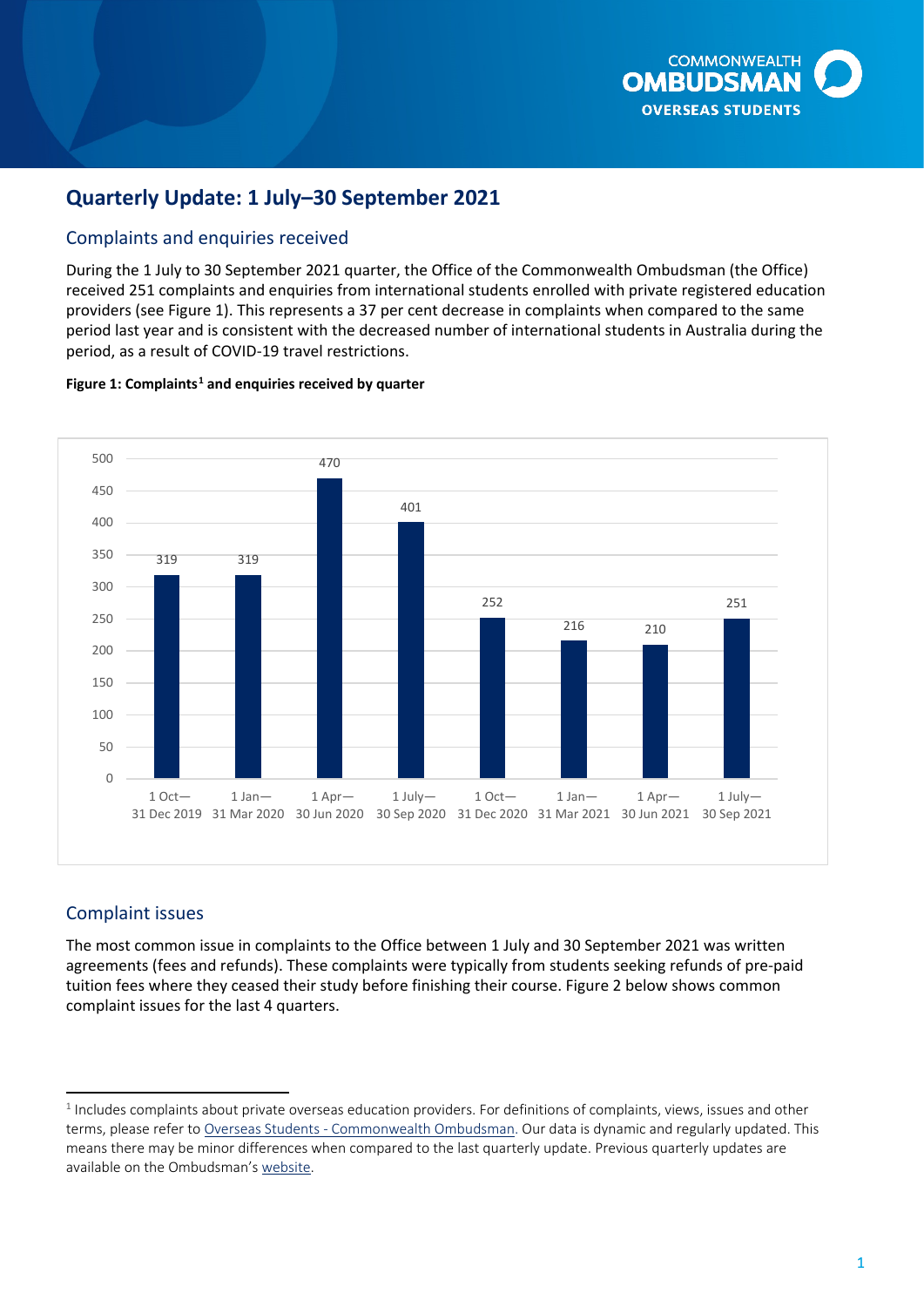

### <span id="page-1-0"></span> **Figure 2: Common complaint issues – comparative data for 1 October 2020 to 30 September 2021**

## Did providers meet their responsibilities to students?

 investigations, covering 54 issues. [Table 1 s](#page-1-1)ummarises our view about whether providers met their responsibilities to their students for each issue in the investigations we finalised during this period. When delivering education products and services for overseas students, education providers have a responsibility to treat students fairly, reasonably and act consistently with relevant legislation and national standards. During the period from 1 July to 30 September 2021, the Office finalised 35 complaint

#### <span id="page-1-1"></span>**Table 1: Views on finalised investigations: 1 July–30 September 2021**

| <b>View</b>                                                                 | <b>Total issues</b> |
|-----------------------------------------------------------------------------|---------------------|
| Provider substantially met responsibilities to student                      | 11                  |
| Provider did not substantially meet responsibilities to student             | 28                  |
| No view – provider and student resolved matter between them or we otherwise | 15                  |
| discontinued the investigation                                              |                     |